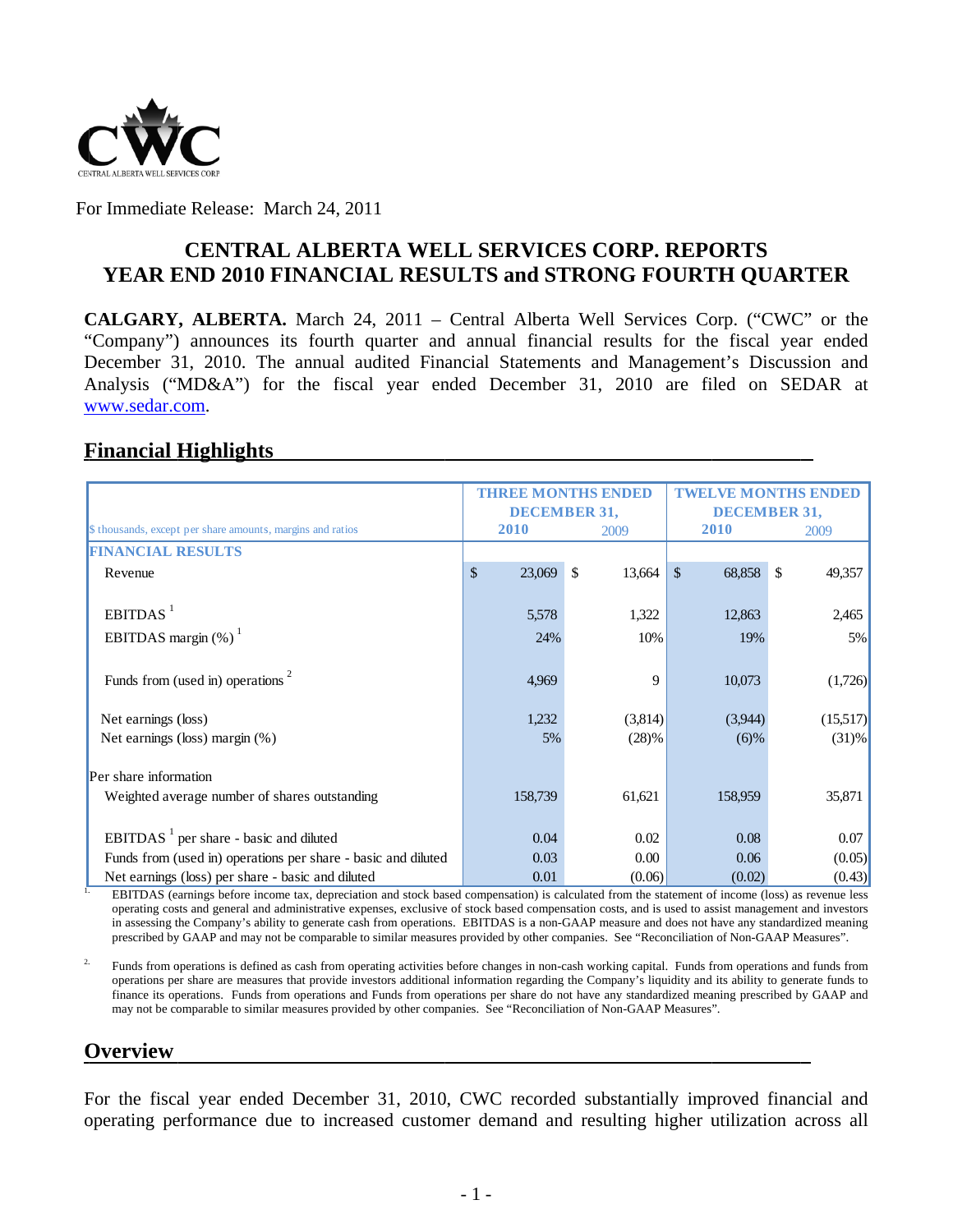areas of the Company's operations compared to 2009. Over the past year, oil and liquids rich natural gas targets have become the key driver of drilling and well servicing activity in Canada as a result of strong prices for these commodities. Crude oil prices in 2010 rose nearly 29% compared to 2009. Anticipating this market movement, CWC made the decision in early 2010 to shift equipment towards these increasingly active areas, leading to the significant improvement in cash flows for the year. The benefits of this decision are reflected in CWC's higher than industry average utilization on its service rig fleet, which remains the most modern and competitive in the Western Canadian Sedimentary Basin.



Service rig hours in total increased in 2010 by 51% over the prior year. Utilization of our well service equipment has continued to rise from the lows experienced in 2009 and continues to exceed industry averages. The primary driver of activity has been commodity prices, particularly oil prices, which directly impacts spending by customers for exploration and development programs.

Total revenues for the year ended December 31, 2010 of \$68.9 million increased 40% over 2009 reflecting the general recovery in the oil and gas sector and increased demand for CWC's equipment and services.

Well Servicing division revenue for the year ended December 31, 2010 increased by 49% to \$53.1 million as compared to \$35.6 million in 2009. The increase is directly related to a 51% jump in service rig hours and 27% improvement in coil tubing hours. Higher activity levels were marginally offset by lower hourly rates due to competitive pricing pressure throughout 2010. During the fourth quarter of 2010 rate increases were implemented reflecting greater industry activity and a return of more normal service inclusions.

Other Oilfield Services division revenue for the year ended December 31, 2010 increased by 15% to \$15.8 million as compared to \$13.7 million in 2009. The increase is the direct result of improved utilizations in all services including snubbing, nitrogen and well testing. Total revenue in this division rose, yet, rates remained under competitive pressure throughout the year with some modest improvements in snubbing and well testing in Q4 of 2010.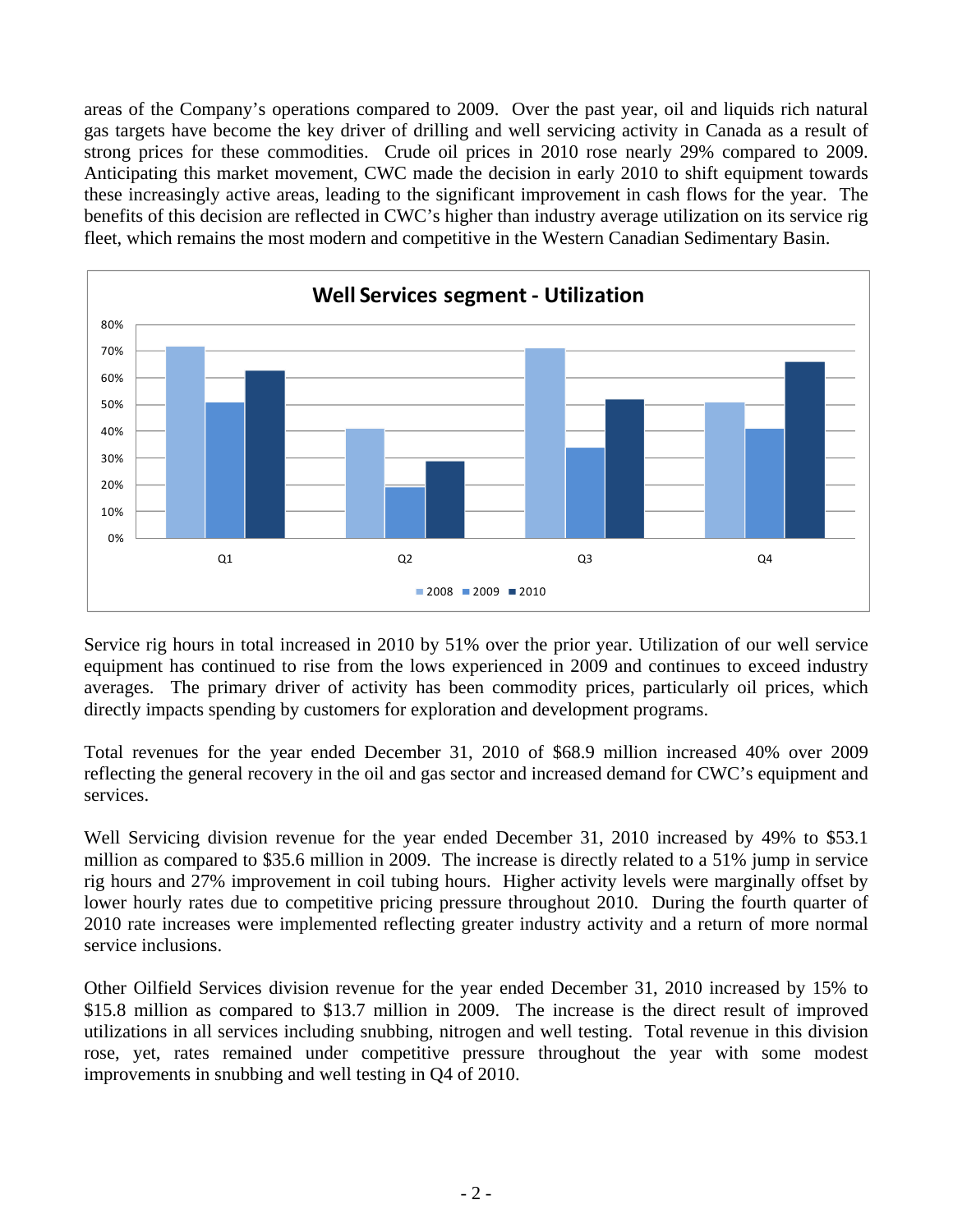Overall, EBITDAS grew significantly in 2010 when compared to 2009. EBITDAS for fiscal 2010 was \$12.9 million (19% of revenue) compared to \$2.5 million (5% of revenue) in 2009, up \$10.4 million or 422%. The improvement in EBITDAS is a direct result of increased activity levels and utilization rates, due primarily to the Well Servicing segment which contributed the bulk of the increase in 2010. Profitability of CWC also improved year over year due to newly implemented cost saving initiatives which converted more of our costs from fixed to variable where possible. Many of our operating costs are variable in nature; shifting fixed costs to variable costs enables us to better manage profitability on a seasonal basis and as demand levels fluctuate by region and services offered.

Net loss for fiscal 2010 was \$(3.9) million compared to a loss of (\$15.5) million in 2009; an improvement of \$12.1 million or 75% from the prior year. The decrease in net loss is a direct result of the 40% increase in revenue in 2010 compared to 2009. Importantly, management remains focused on driving higher levels of profitability through cost rationalization initiatives and a focused effort to grow revenues, capitalizing on its best in class fleet and high quality labor force.

# **Fourth Quarter Overview**

Revenue for the fourth quarter of 2010 was \$23.1 million; an increase of \$9.4 million or 69% from the fourth quarter of 2009 and an increase of \$6.7 million or 41% from the third quarter of 2010. During the fourth quarter of 2010, CWC increased rates in response to the increased activity level. Revenues throughout 2009 were negatively impacted by the economic downturn that began late in 2008. The Company believes 2010 represented the beginning of a sustainable recovery, demonstrated by increases in activity throughout the year.

EBITDAS increased year over year for every quarter in 2010 and the fourth quarter achieved levels not seen since Q3 2008. 2010 has seen an improvement in EBITDAS from negative amounts through all but two quarters of 2009 to a return to positive EBITDAS for all quarters in 2010. This is directly a result of increased revenue and activity levels sufficient to absorb facility and other fixed costs of the Company as well as cost control measures that were implemented. Higher gross margin percentages quarter over quarter is evidence of improved utilization and rates which continue to strengthen as customer demand remains robust.

In the fourth quarter of 2010, CWC recorded net earnings for the first time in more than two years. Improved profitability resulting from activity increases coupled with lower interest costs arising from the debt refinancing completed in April 2010 were partially offset by increased depreciation on service rigs subject to unit of production methodology. Interest costs for the year were significantly lower than 2009 as a result of the reduction of debt from proceeds of the rights offering completed in December 2009.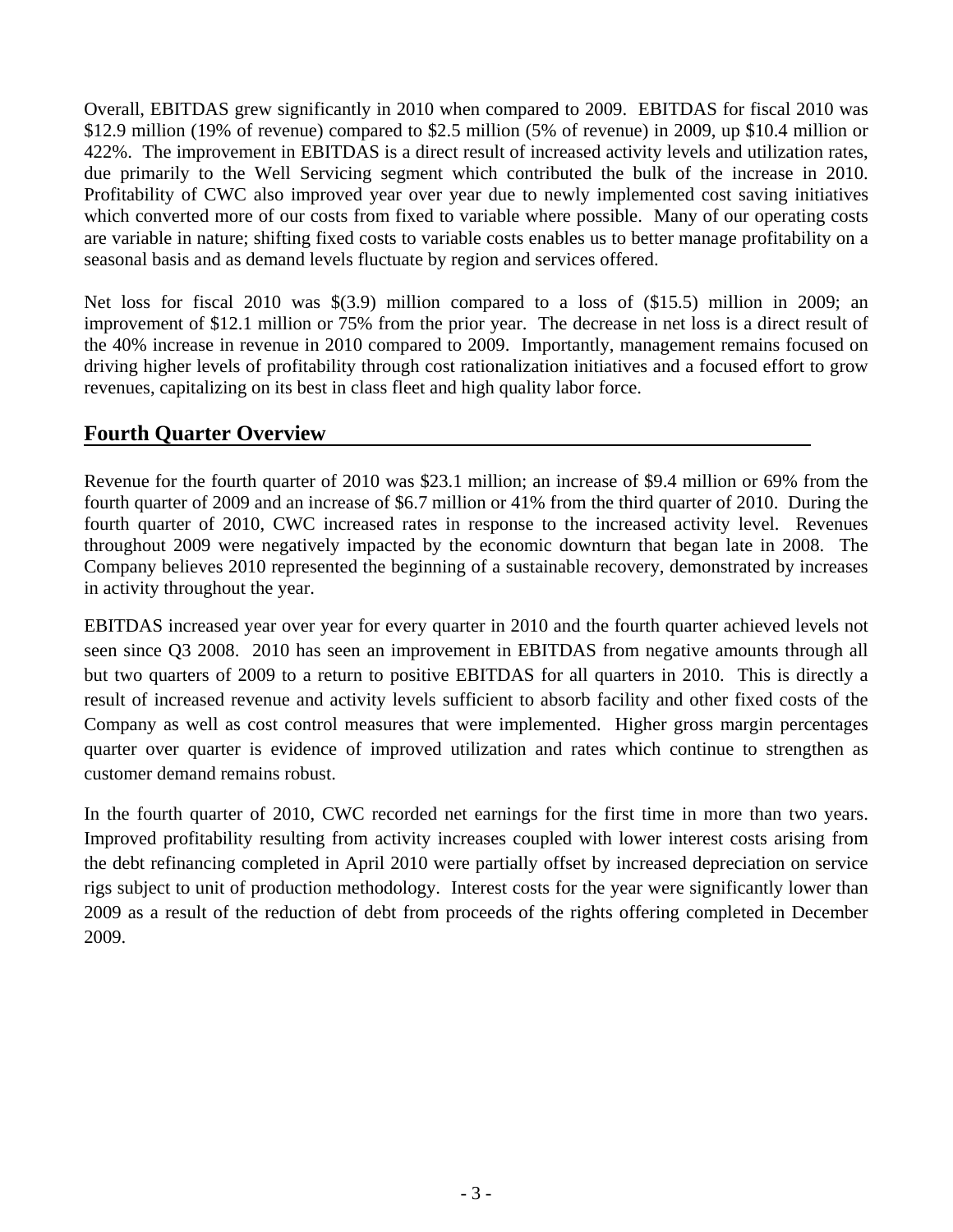# **Outlook**

There is a renewed sense of optimism that is taking hold for 2011. Oil prices, which are a significant contributor to the economic conditions in Western Canada, continue to strengthen and have been magnified recently by various geopolitical events in the Middle East.

Petroleum Services Association of Canada ("PSAC") is forecasting an increase in drilling activity by 4% to 12,750 wells in 2011 and that oil prices will remain at levels necessary to encourage drilling in areas such as Saskatchewan and northeast Alberta. Conversely, PSAC anticipates that natural gas prices will remain relatively low and without significant improvement through 2011. CWC is presently dedicating 90% of its Well Servicing fleet to oil-related activities, enabling it to capitalize on a continuing strong oil price. CWC's has made conscious steps towards strategically positioning assets in the appropriate geographic regions most affected. The Company expanded and relocated service rigs to its facilities in Grande Prairie, Alberta to service the Peace River Arch and the emerging Pekisko and Beaver Hill Lake plays at Judy Creek as well as Weyburn, Saskatchewan to service the Bakken play, and we expect to continue this trend through 2011. The Company is also well positioned to benefit from the increased activity levels in the Cardium play through its operational head office in Red Deer, Alberta and the continued oil-related activity in the Viking play with its facilities in Provost, Alberta.

Oil wells are generally more service intensive and require service rigs in many cases for these services, and given that customers are focused largely on oil and liquids-rich natural gas for 2011, should lead to improved results on a year over year basis for CWC in 2011. Equipment utilization in our Well Servicing segment remains very strong through the first quarter of 2011 and should lead to improved financial performance.

In January 2011, the Company announced a new senior management team that will be focused on strategically growing the operations of CWC. This new management team has extensive experience in the energy services sector and has already implemented cost reduction initiatives and initiated business unit rationalization. CWC's core business is Well Servicing comprised of service rigs and coil tubing units. Supporting this core business is our Other Oilfield Service offerings of snubbing, nitrogen and well testing. CWC remains focused on what it does well and draws upon those strengths to be the bestin-class well servicing company. In this regard, CWC has embarked upon a new and timely vision to look for opportunities to grow its Well Servicing division and rationalize some of its non-core assets at a fair and reasonable price. By moving towards a focused well servicing business model, CWC believes there would be a greater probability of success in creating shareholder value.

CWC is well positioned to capitalize on improved oil-related activities in the WCSB, with a strong balance sheet, working capital (excluding debt) of 3.1:1 and no significant maturities, other than the monthly installments required, under its bank credit facility until April 2013.

## **About Central Alberta Well Services Corp.**

Central Alberta Well Services Corp. is a premier well servicing company operating in the Western Canadian Sedimentary Basin with a complementary suite of oilfield services including service rigs, coil tubing, snubbing, nitrogen and well testing. The Company's corporate office is located in Calgary, Alberta, with operational locations in Red Deer, Provost, Brooks, Grande Prairie and Whitecourt, Alberta and Weyburn, Saskatchewan.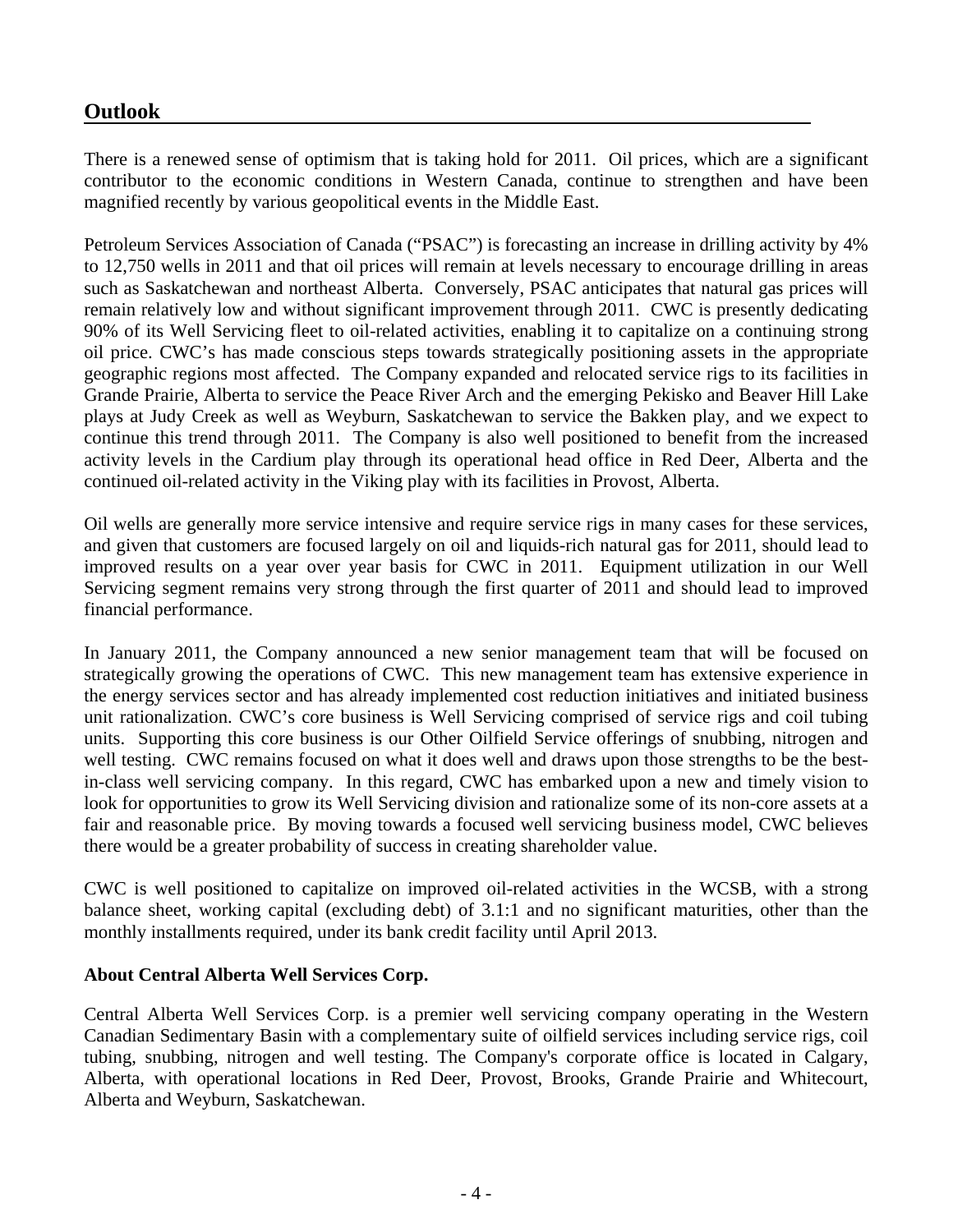#### **For more information, please contact:**

**Central Alberta Well Services Corp. 755, 255 - 5 Avenue SW Calgary, Alberta T2P 3G6 Telephone: (403) 264-2177 Email: info@cawsc.com** 

#### **Duncan T. Au, CA, CFA Kevin Howell, CA President & Chief Executive Officer Chief Financial Officer**

*READER ADVISORY - Neither TSX Venture Exchange nor its Regulation Services Provider (as that term is defined in the policies of the TSX Venture Exchange) accepts responsibility for the adequacy or accuracy of this release.* 

*Certain statements contained in this press release, including statements which may contain such words as "could", "should", "believe", "expect", "will", and similar expressions and statements relating to matters that are not historical facts are forward-looking statements, including, but not limited to, statements as to: future capital expenditures, including the amount and nature thereof; revenue growth; equipment additions; business strategy; expansion and growth of the Corporation's business and operations; service rig utilization rates, outlook for natural gas prices and general market conditions and other matters. Management has made certain assumptions and analyses which reflect their experiences and knowledge in the industry, including, without limitations, assumptions pertaining to well services demand as a result of commodity prices. These assumptions and analyses are believed to be accurate and truthful at the time, but the Corporation cannot assure*  readers that actual results will be consistent with these forward-looking statements. However, whether actual results, performance or *achievements will conform to the Corporation's expectations and predictions is subject to known and unknown risks and uncertainties which could cause actual results to differ materially from the Corporation's expectations. All forward-looking statements made in the press release*  are qualified by these cautionary statements and there can be no assurance that the actual results or developments anticipated by the *Corporation will be realized or, even if substantially realized, that they will have the expected outcomes to, or effects on, the Corporation or its business operations. The Corporation does not intend and does not assume any obligation to update these forward-looking statements, except as expressly required to do so pursuant to applicable securities laws. Any forward-looking statements made previously may be inaccurate now.*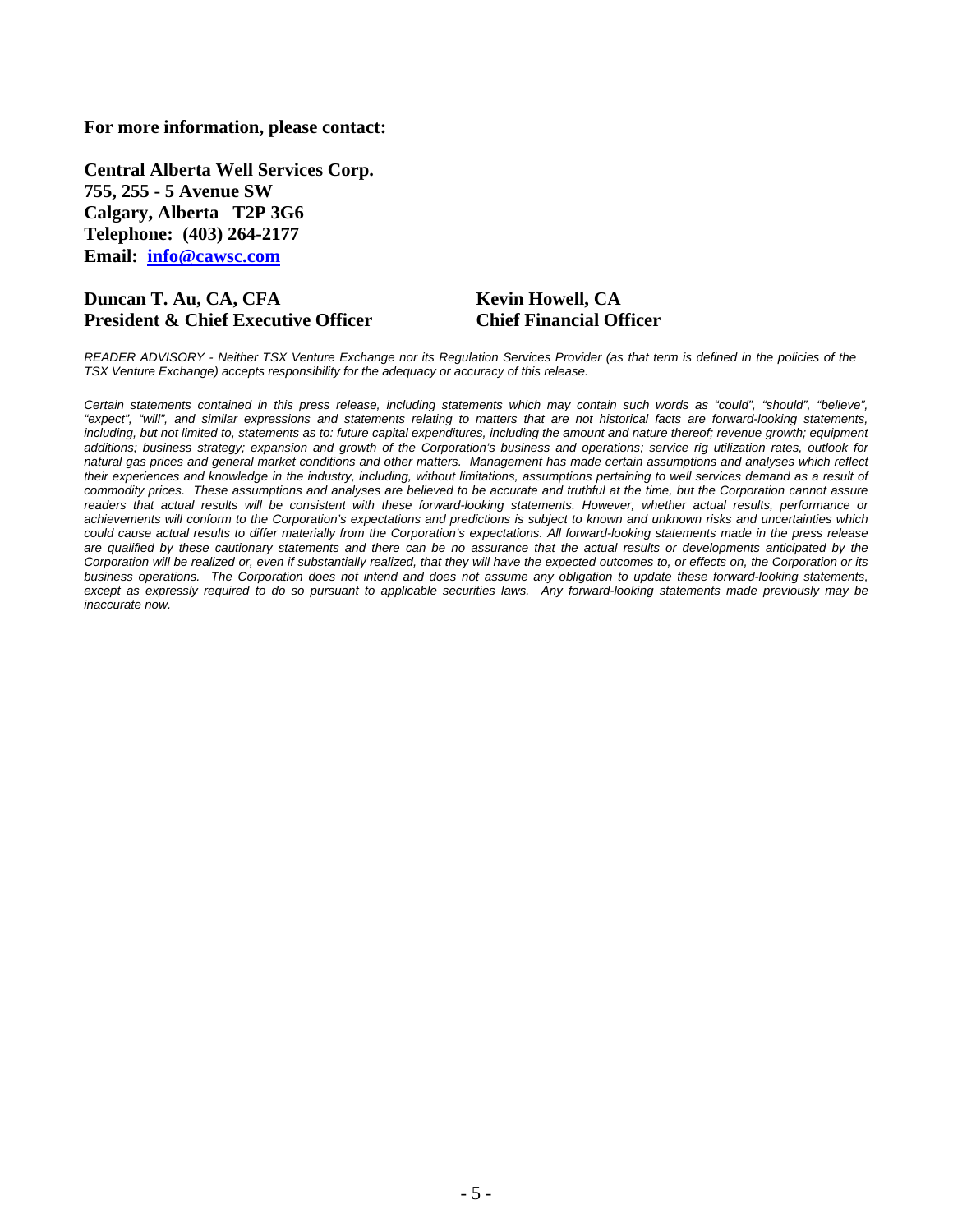## **BALANCE SHEETS**

## **Central Alberta Well Services Corp.**

*As at December 31, 2010 and 2009*

|                                                      | 2010                             |                 | 2009                        |
|------------------------------------------------------|----------------------------------|-----------------|-----------------------------|
| <b>ASSETS</b>                                        |                                  |                 |                             |
| <b>Current assets</b>                                |                                  |                 |                             |
| Cash                                                 | \$                               | $\$$            |                             |
| Marketable securities                                |                                  | 66,712          | 2,267                       |
| Accounts receivable                                  | 19,578,918                       |                 | 10,238,597                  |
| Shareholder loans (note 12)                          |                                  | 572,983         | 189,101                     |
| Inventory                                            |                                  | 2,638,383       | 2,995,657                   |
| Prepaid expenses and deposits                        |                                  | 185,143         | 263,048                     |
|                                                      | 23,042,139                       |                 | 13,688,670                  |
| Property and equipment (note 4)                      | 104,555,700                      |                 | 116,426,485                 |
| Shareholder loans (note 12)                          |                                  | 283,021         | 986,017                     |
| Intangible assets (note 5)                           |                                  | 2,796,871       | 3,379,843                   |
|                                                      | $\boldsymbol{\$}$<br>130,677,731 | $\$$            | 134,481,015                 |
| <b>LIABILITIES AND SHAREHOLDERS' EQUITY</b>          |                                  |                 |                             |
| <b>Current liabilities</b>                           |                                  |                 |                             |
| Bank indebtedness (note 6)                           | \$                               | \$<br>1,379,442 | 585,767                     |
| Accounts payable and accrued liabilities             |                                  | 5,872,597       | 4,179,777                   |
| Warrants (note 7)                                    |                                  |                 | 1,211,768                   |
| Current portion of long-term debt (note 8)           |                                  | 4,500,000       | 1,705,362                   |
|                                                      | 11,752,039                       |                 | 7,682,674                   |
| Long-term debt (note 8)                              | 25, 217, 352                     |                 | 30,024,500                  |
|                                                      | 36,969,391                       |                 | 37,707,174                  |
| <b>SHAREHOLDERS' EQUITY</b>                          |                                  |                 |                             |
|                                                      | 110,773,572                      |                 |                             |
| Share capital (note 9 (a))                           |                                  |                 | 111,080,416                 |
| Contributed surplus (note $9(c)$ )<br><b>Deficit</b> | (25, 579, 795)                   | 8,514,563       | 7,328,741<br>(21, 635, 316) |
|                                                      |                                  |                 |                             |
|                                                      | 93,708,340                       |                 | 96,773,841                  |
|                                                      | \$<br>130,677,731                | \$              | 134,481,015                 |
|                                                      |                                  |                 |                             |

*See accompanying notes to financial statements.*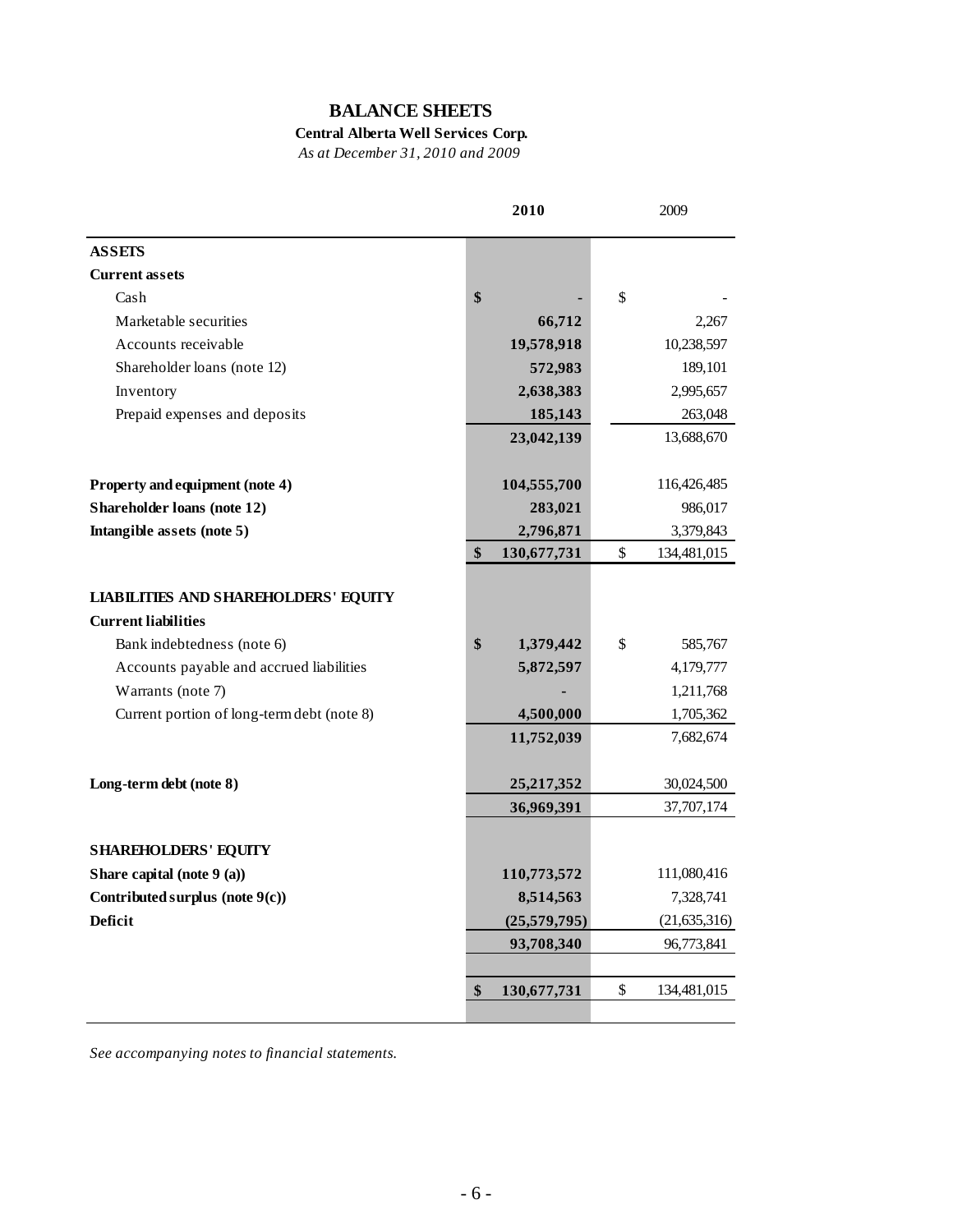## **STATEMENTS OF LOSS, COMPREHENSIVE LOSS AND DEFICIT**

#### **Central Alberta Well Services Corp.**

*For the years ended December 31, 2010 and 2009*

|                                                                     | 2010               | 2009                 |
|---------------------------------------------------------------------|--------------------|----------------------|
| <b>REVENUE</b>                                                      | \$<br>68,858,128   | \$<br>49,357,355     |
| <b>EXPENSES</b>                                                     |                    |                      |
| Operating expenses                                                  | 43,698,087         | 35,122,031           |
| General and administrative                                          | 12,296,688         | 11,770,649           |
| Stock based compensation                                            | 990,154            | 1,033,571            |
| Interest                                                            | 3,075,568          | 6,418,833            |
| Depreciation                                                        | 11,987,580         | 10,422,011           |
| Amortization                                                        | 582,972            | 587,973              |
| Loss on sale of equipment                                           | 221,971            | 22,013               |
| Unrealized (gain) loss on marketable securities                     | (50, 413)          | 8,848                |
|                                                                     | 72,802,607         | 65,385,929           |
| <b>NET LOSS BEFORE TAX</b>                                          | (3,944,479)        | (16,028,574)         |
| <b>INCOMETAXES</b> (note 11)                                        |                    | (512,000)            |
| NET LOSS AND COMPREHENSIVE LOSS                                     | (3,944,479)        | (15,516,574)         |
| DEFICIT, BEGINNING OF YEAR                                          | (21, 635, 316)     | (6,118,742)          |
| <b>DEFICIT, END OF YEAR</b>                                         | (25,579,795)<br>\$ | \$<br>(21, 635, 316) |
| NET LOSS PER SHARE (note 9 (d))<br>Basic and diluted loss per share | \$<br>(0.02)       | \$<br>(0.43)         |

*See accompanying notes to financial statements.*